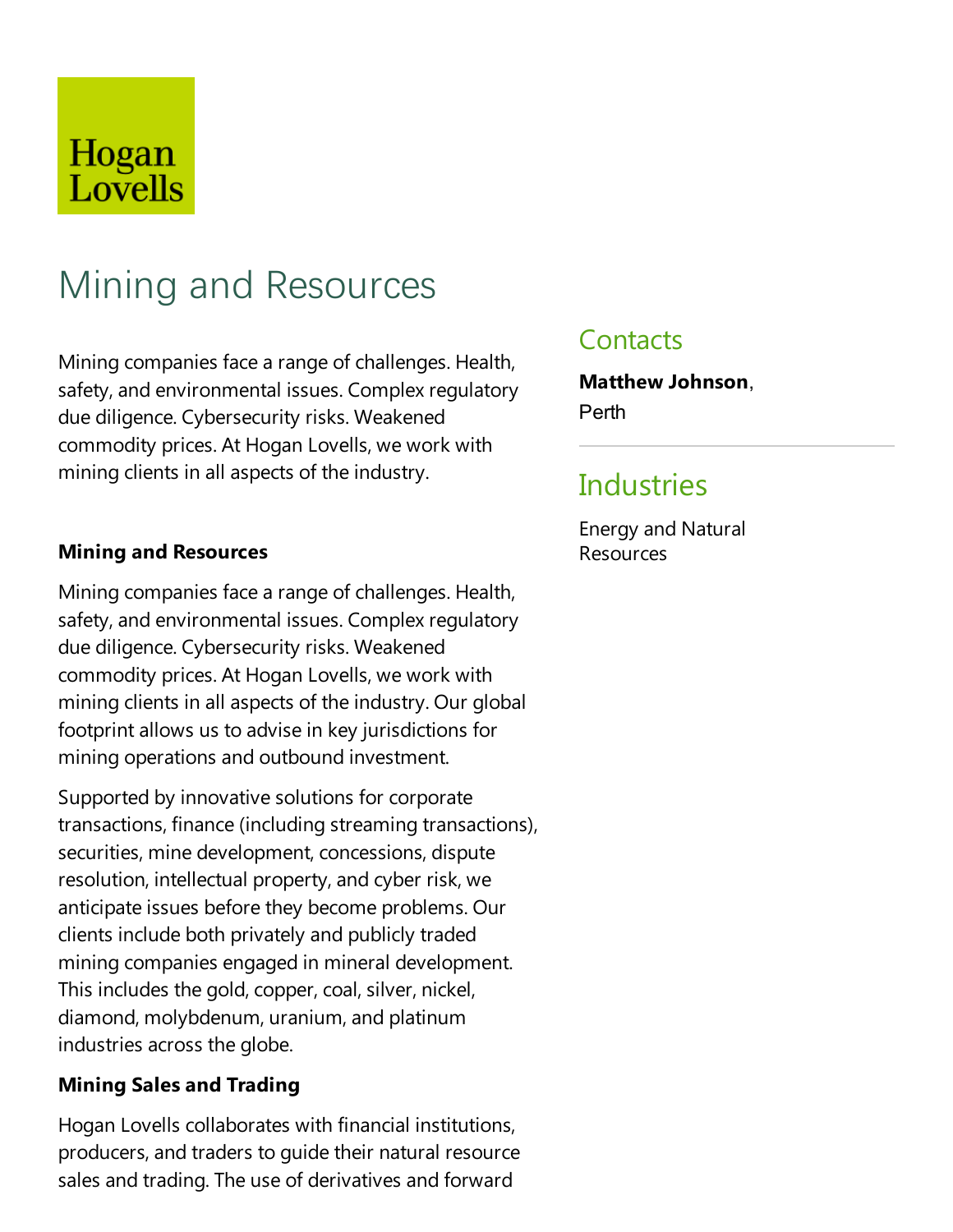sales has come under increased scrutiny. We can help you implementyour hedging strategy, set up your trading function, or design a nuanced financing arrangement while navigating local and international regulations.

We move quickly to keep you at the forefront of global markets. By leveraging our global network, combined with local knowledge in existing and emerging markets, we help your business wherever it may go.

### Representative experience

Advised Royal Gold, Inc. on multiple precious metal streaming transactions, with a 2015 aggregate value exceeding US\$1.4bn.

Represented Goldman Sachs as advisor to BHP Billiton on their £75bn merger with Rio Tinto Zinc.

Represented the underwriters on a proposed IPO, Hong Kong listing, and Rule 144A placement of shares of a Chinese molybdenum and copper mining company.

Advised The London Metal Exchange on the establishment of a new, EMIR-compliant metal derivatives clearing house, LME Clear.

Represented Qatar Petroleum on the drafting of the offtake contract for the supply of aluminium produced by the Qatalum aluminium smelter.

Advised Rabobank International as lender in relation to an ECA-backed facility (SACE) for asteel producer based in Belgium.

Drafted terms and conditions for internet trading of metals and metals derivatives.

### Latest thinking and events

News Africa Newsletter 2022, Edition 1

**News** Federal funding to advance EV charging

#### **Insights**